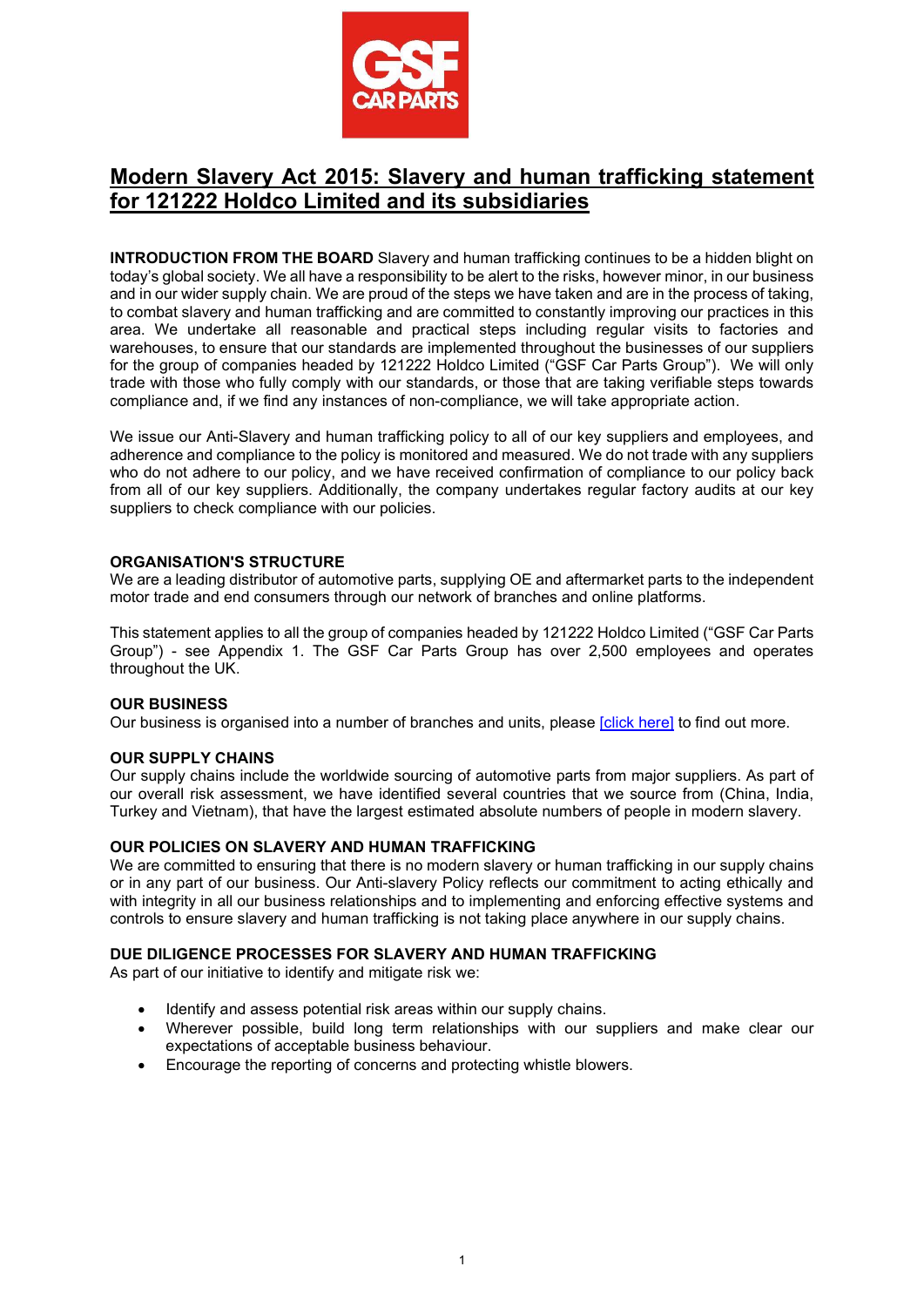

# SUPPLIER ADHERENCE TO OUR VALUES AND ETHICS

We have zero tolerance to slavery and human trafficking. We expect all those in our supply chain to comply with our values.

The Company Directors are responsible for compliance in their respective departments and for their supplier relationships.

## **TRAINING**

To ensure a high level of understanding of the risks of modern slavery and human trafficking in our supply chains and our business, we have rolled out a mandatory online training course to all our supply chain, product and procurement staff. Additionally, all our staff have access to our anti-slavery and human trafficking policy and all other company policies.

# OUR EFFECTIVENESS IN COMBATING SLAVERY AND HUMAN TRAFFICKING – KPI's

We measure compliance to our Anti-slavery and human Trafficking policy by recording our key supplier's acceptance to our policy. We will not trade with suppliers that do not adhere to our policy and we will endeavour to increase the number of key suppliers confirming acceptance.

We have increased our key supplier confirmation of compliance to our policy return rate, from 65% in 2020, to 100% in 2021.

This statement has been approved by the board of directors of 121222 Holdco Limited, pursuant to section 54 of the Modern Slavery Act 2015 and constitutes our slavery and human trafficking statement for the financial year ending 31 December 2021.

1A Edm

Signed:

Position: President & Chief Operating Officer

On behalf of: 121222 Holdco Limited

Date: 7<sup>th</sup> February 2022